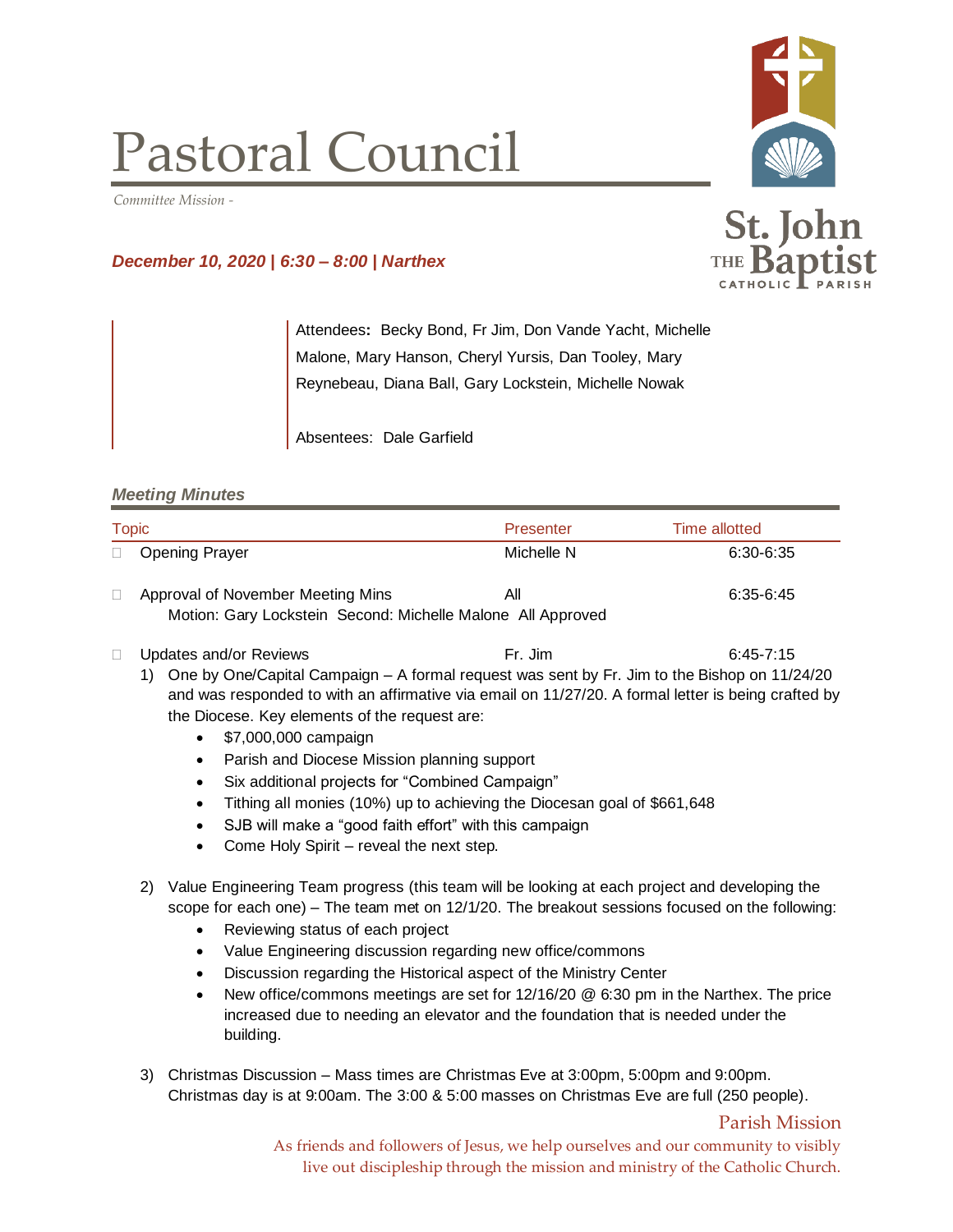Currently the 9:00pm mass and the 9:00am mass both have 102 people registered each. People should bring their RSVP with them to get a seat in the church. If anyone shows up without an RSVP, they can sit in the Narthex as long as there is space.

Discussion took place re: the times masses are being offered and the possibility of adding another mass. Options included adding a mass on Christmas Eve at either 7:00pm or midnight or on Christmas Day at 11:00am. Need to balance social distancing, minister availability and Fr's availability. It is difficult to find ministers to assist at Holiday masses but we are also struggling finding ministers for the weekly masses. Karen Buchinger did a plea for ministers at last week's masses. According to the Diocese, Fr Jim can say six masses on Christmas versus the typical three per day. Some council members did have concern with only one mass being offered on Christmas Day. The change in mass times is only for this year due to the pandemic. There are no plans to approach it this way moving forward.

The plan is to pre-record the mass with full music. Fr. has received feedback about some being disappointed we are not livestreaming the mass. Part of the reason is due to minister availability. There are discussions going on about live streaming one mass.

4) Disciple Maker Discussion/PMP – Fr shared the PMP is our strategic plan and we will be "getting back to it" however there are things happening that support the PMP. One of the items from the PMP was the Disciple Maker comprehensive survey. Last night an event (Catholic Answers) was held. It was a result of feedback on the survey (I wish I could explain my faith better to people). Feedback from the council was positive and they would like to see these types of events continue. Rob did receive a call from an upset person re: the controversial discussions. Those items will be edited out of the video before being posted to our website. The panel did select questions prior to the event and they also hand wrote some answers. The unprepared questions were where things may have gotten a little uncontrolled and opinions were shared versus teaching. A suggestion was to have topics/categories that can be drilled down. This last event did have 5 categories but since the questions were divided up amongst the panel, the topics were discussed at various times.

What's next: The real presence of Jesus – Grow in believe and understanding of our teaching. Fr. distributed an article re: this topic. It is scheduled at SJB for Lent 2021. They will be highlighting Eucharistic Adoration. Fr will be leading the implementation team. Diana, Gary, Mary R, Cheryl Y, and Michelle M volunteered to be on that team. There will be a staff member and non-council members on the planning team as well. Initial ideas are to promote Monday-Friday 7am Holy Hr, share a five part series on The Real Presence of Jesus Christ in the Eucharist (borrowed from Milwaukee's Catholic newspaper) and possibly hosting "an evening of transubstantiation by combining the teaching with a powerful experience of prayer.

□ Ministry Center Meeting update Dan Dan Dan 7:15-7:35 Dan Roarty, Lisa Christensen, Dan Tooley, Mary Reynebeau, Michelle Malone, Gary Lockstein and Fr Jim met on 12/2/20. They discussed the history of the building and what has been done to that building in the last 10 years. They also discussed the future of that building and what their initial thoughts are on what to do with it. The primary updates are around windows being replaced, HVAC needing updating since it is shared with the school and it is currently a steam system, exterior work that needs to be done as well as addressing the bat issue (bat removal). For those items the cost is

> Parish Mission As friends and followers of Jesus, we help ourselves and our community to visibly live out discipleship through the mission and ministry of the Catholic Church.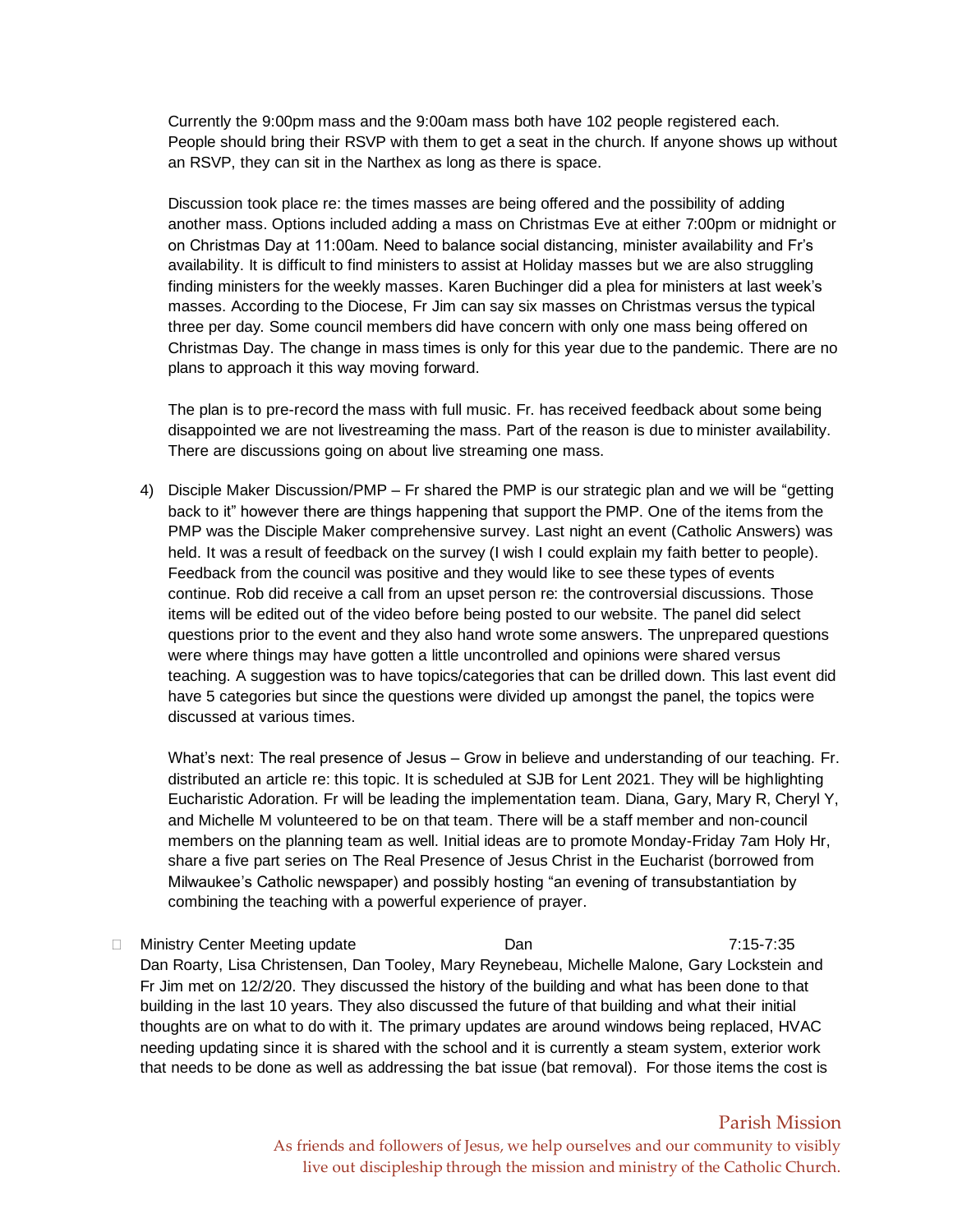approx \$350,000. To demolish/remove the building the cost is approx \$400,000 plus all that space that is currently being utilized would be gone.

Dan R led them through a SWOT analysis (Strengths, Weaknesses, Opportunities, Threats):

- Strengths include its history, beauty, architecture, size of the building and the location/visibility.
- Weaknesses include location due to the location of the main doors and parking lot, it's an older building, lots of maintenance (but the building is sound), cost. The Ministry Center also needs a new roof.
- Opportunity Getting the word out about how much the space is used and that it is available for use. It can have up to 300 people.
- Threat Worried about the space not being taken in a" holy" way since it was a church, money needed to fix it, bat issues, affordability, redevelopment (since it is close to the street, any redevelopment could impact that building).

Current uses of the space include various band groups, CRHP, ALPHA, Faith Formation, gym, Sacred Heart's Mission collection, youth ministry events, AA meetings, Sisters of the Heart Intercessory prayer group, and Boy/Girl scout meetings/activities.

Ministry Center and the historical piece – The SJB Catholic Cemetery and the SJB catholic church (ministry center) are already on the list for Howard of historical sites to see. SJB does not have the historical designation yet but it is something Dan T is going to check into along with what it means if it is designated as a historical site. A suggestion was made to contract some churches in the Brussels area as they may have some insight on it.

Fr anticipates another meeting with that same group. Then, in dialogue with Dan, present some renderings that are feasible to bring the SWOT together. There were suggestions to look at changing the name of it from Ministry Center to something else that would be more meaningful.

Communication: Mary Hanson shared the Campaign Cabinet is responsible for sending communication to the parish. That will start soon with information re: the HVAC for the school. The Ministry Center will be shared throughout various pieces of communication. Knowing the heat to the Ministry Center gets cut off once the school HVAC gets replaced, it makes the Ministry Center unusable next winter since the HVAC systems won't be linked once the school's gets fixed. For the capital campaign, \$1m was indicated to revitalize the Ministry Center. A suggestion was to have a designated email for people to send questions to.

□ PBPG & Campaign Cabinet updates Diana Diana 7:35-7:45

Campaign – Kelly Williams has been prayerfully designated as the campaign spoke person. On 12/1/20 the Value Engineers and the Campaign Cabinet met. There was a presentation on the HVAC for the school, but they also discussed the Ministry Center.

The Campaign Cabinet then met as a group to share their understanding of what they heard at the joint meeting. The project communication details are on Google Drive. Each project will have a succinct message that will be streamlined to assist parishioners with hearing the same message. They also discussed having a one-page document for each project that answers the questions parishioners are asking. E.g. why would we put money into the Ministry Center. Kayla will be pulling all the information together. The rollout for communication is:

> As friends and followers of Jesus, we help ourselves and our community to visibly live out discipleship through the mission and ministry of the Catholic Church.

Parish Mission